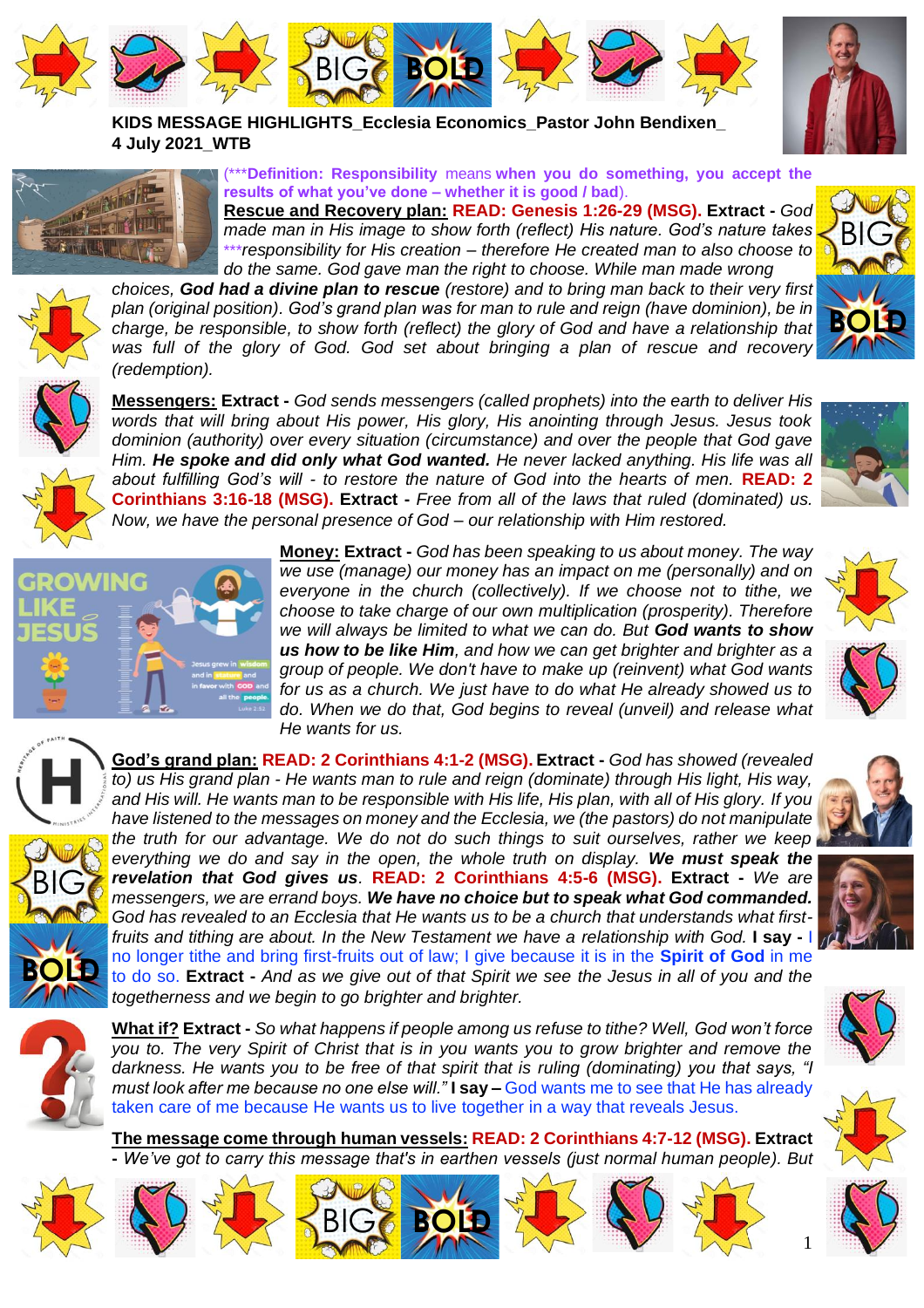





*can be seen (recognised) because, it's only clay (human) vessels bringing it.*





**Things we can't see last forever: READ: 2 Corinthians 4:16-18 (MSG): Extract -** *We can't give up because sometimes it's hard. Even though we give money into a natural place (environment), what's going on here is far more powerful. Because in giving money, we are giving of ourselves so that the glory of God can be shown (manifest) in us. There's a lot more going on here with the church and He is looking for people that will give themselves to prayer. He's looking for people that will give their possessions to Him, not to man. Man receives our tithes and offerings here on earth but God receives them in heaven. God is watching what we give and what you keep.* **BOLD**





**Trust God: READ: Acts 4:31-33 (MSG). Extract -** *Why did this message come to us - about first-fruits, tithing, offerings - in a time when the world's economies are struggling? Because God wants us to trust Him so that He can do a mighty work, so that His glory can be seen (become evident). When you're all together in one accord, one heart, one mind, look what happened - no one claimed ownership of their possessions.* **I say –** I don't claim ownership of my own things (possessions). I don't say, "That's mine. You can't have it." None of my things (possessions) belong to me. **Extract -** *The power of God was so strong when they experienced God's power working through them with the Holy Spirit; they saw (recognised) that none of their possessions belonged to them. They were servants of God. We're not talking about the apostles; we're talking about all the believers, all the Christians. I'm not for one minute suggesting that anybody and everybody should go and sell their houses and bring all their money to the Church. This is something that you are led to do by the Holy Spirit.*



**Mine is not my own: Extract -** *God is looking for an Ecclesia, an authority people, a ruling people, a governing people who say…* **I say -** Mine is not my own. I'm here to do the work of the Father. I'm here to give it to God. **Extract -** *And in a time when the world is in trouble (turmoil), He's saying, "Church, I want to teach you about money that if you will take this whole thing into your heart, and you become one mind and one heart with the Word of God, I will shine My glory." Places will shake, nations will tremble, cities will fall before God if there will be a Church like this.* **READ: Acts 4:33-35 (MSG).**



**I say -** God has given me resurrection life. I found the very life of Christ. I see Jesus, face to face. The very presence of Jesus, the very awesomeness of having this new life of Christ inside of me, is so beautiful and amazing. I see (recognise) it in all of these people that are also giving their all and experiencing Jesus. What use and what good, are my goods, if we can't experience this goodness of God in each other? I want more of Jesus, I want to see Him in them and I want them to see Him in me. So what good is my things (possessions) if my possessions keep me from that?

**Holy transaction: READ: Acts 4:33-35 (MSG). Extract -** *It's was holy transaction as they brought because they realised that there is no future without Jesus. They put their whole future on the line; they brought all their legacy to the apostles' feet. The apostles weren't special, they were just errand boys, clay vessels. But the transaction wasn't with man; it was with a holy God and a dynamic holy church in which Jesus lived in all of the people, so that the church was a witness to every transaction that was happening.*



**New Order: Extract -** *I tell you people, God has a new order in this day. It is the order of the witness of those believers that are completely sold out for Him. It is the order of God in the believer's life that says, "I recognise in you, I see in you, I see in you no veil, not your flesh. I see the Spirit of Christ in you. I see the life of God in you. I see the glory of God in you. I see you as I don't see you anymore as a clay vessel. I see you as the life of God". As you bring your tithes, your offerings and as you recognise that nothing is your own, and you bring it, it's the witness of the people that judged Ananias and Sapphira (who gave with impure motives)* **READ: Acts 5:1-4 (MSG**). **Extract -** *This new order happened at a time when the Roman Empire ruled. It was a* 

**BIG <b>BOLD** 



BIG













2